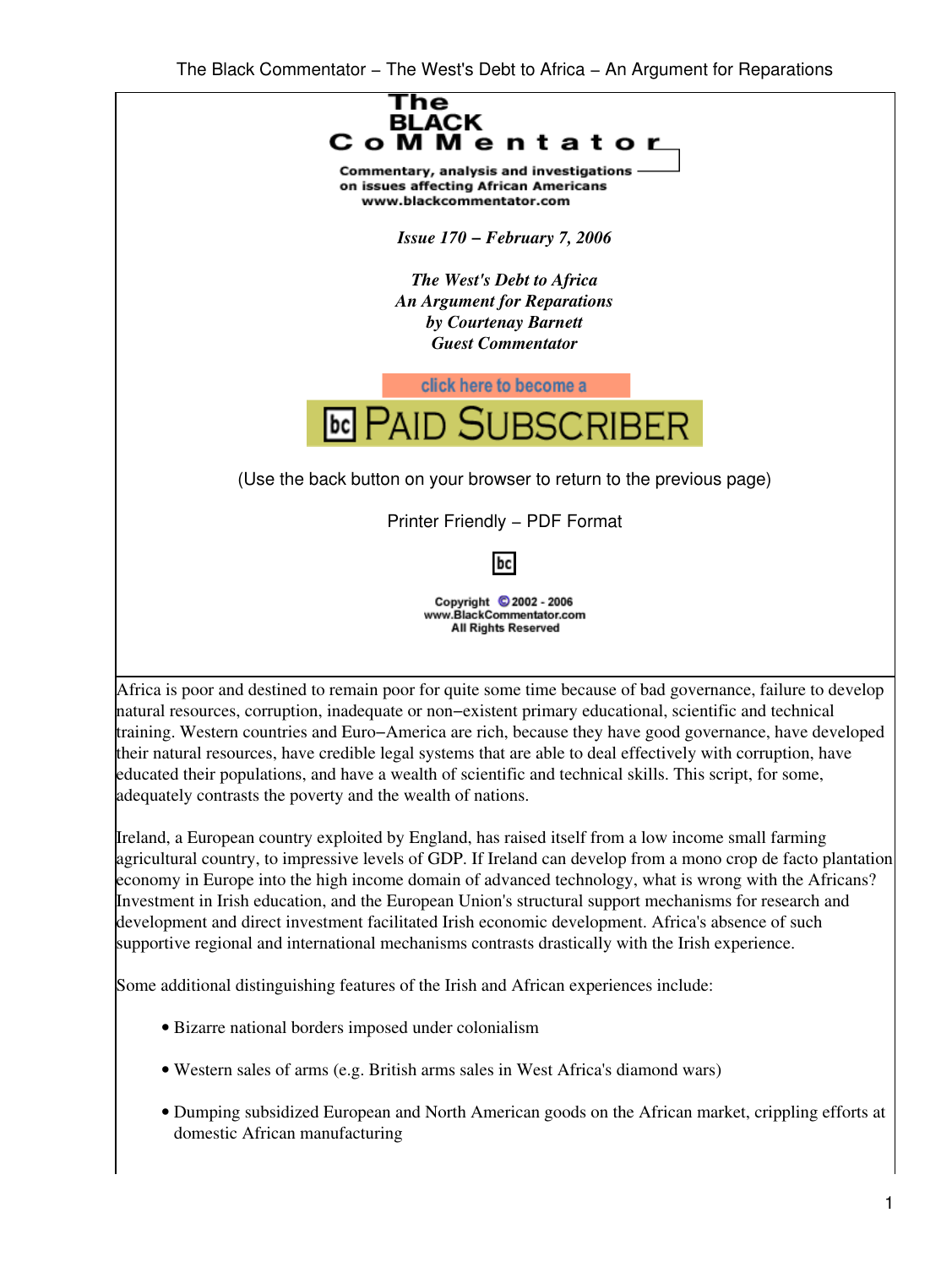• Trade barriers blocking African access to G−8 markets.

Furthermore, a systemic supportive mechanism between corrupt elites and vested interests of multinational corporations says as much about lingering and protracted poverty in Africa, as do historically derived structural disadvantages. These conditions demand that any genuine humanitarian concern about Africa's poverty requires a placement of Africa in its historical context. Only in this way does it become possible to discern from the past, such conditions that create the genesis of contemporary African impoverishment.

## *Colonial Legacy*

In 1884 certain Western European nations, Britain, France, Germany, Belgium to mention some, convened the Berlin Conference to colonize Africa. King Leopold II of Belgium, a smaller and less important nation, extracted the Congo as his prize − territory then deemed of little economic importance. The turn of the century witnessed the invention of the automobile and a consequential global demand for rubber. The Congo had a rich supply of natural rubber. The Congolese were an available labor source to harvest the vines from which the rubber was extracted. Leopold II turned the Congo into his personal fiefdom − an actual slave colony. In 1908 when he handed the colony to Belgium, there had been some 10 million Congolese people slaughtered.

In 1956 the Congo had its first university graduate. Between 1908 and 1960, when the Congo became politically independent, there were a mere 17 university graduates from the already decimated Congolese population of some 13.5 million.

Patrice Lumumba was democratically elected the Congo's first president. He was left to govern a country with no administrative or infrastructural mechanisms for governance. Further, Lumamba did not share the Belgian King Baudouin's view of the wonderful civilizing gifts bestowed by Belgium on the Congo. Lumumba's awareness of the extreme barbarity inflicted on the Congolese and his determination to set things right, made him unacceptable to Belgium and Western interests. Lumumba, in a coup effected by Belgium was first tortured by Belgian agents and then murdered. Belgium most recently has acknowledged its wrongdoing and apologized to Lumumba's children.

Mobutu Sese Seko, as a leader acceptable to both Belgium and Western multinational interests, was installed as President and dictator in 1965. By the time of Mobutu's demise in 1997, like Leopold II before him, he had plundered the entire Congolese state − renamed Zaire by him − with billions of the country's earnings deposited for his beneficial interest in Western banks.

# *Historical Realities*

Mobutu's kleptocracy for all his years of rule, did not inspire another Western led coup, nor resolute disapproval of bad governance. Instead there was Western complicity in the rape of the country having the world's richest stock of mineral resources. It was uranium from the Belgian Congo that had supplied raw material for the Manhattan Project that produced the world's first atomic bomb. This kleptocratic form of governance under Mobutu was expressly approved by President Ronald Reagan. Reagan, astonishingly, described the dictator Mobutu: "A voice of good sense and good will."

The historical picture that emerges is of Western complicity in African ruin, genocide, militarization, under−development and ultimately, marginalization of Africans. Professor Ali Mazrui, describes the [process](http://web.africa.ufl.edu/asq/v2/v2i4a2.htm) in these terms:

"The West stopped exporting Africa's sons and daughters and colonized Africa itself. Imperialism and gunboat diplomacy were part of the ugly side of globalization. Raw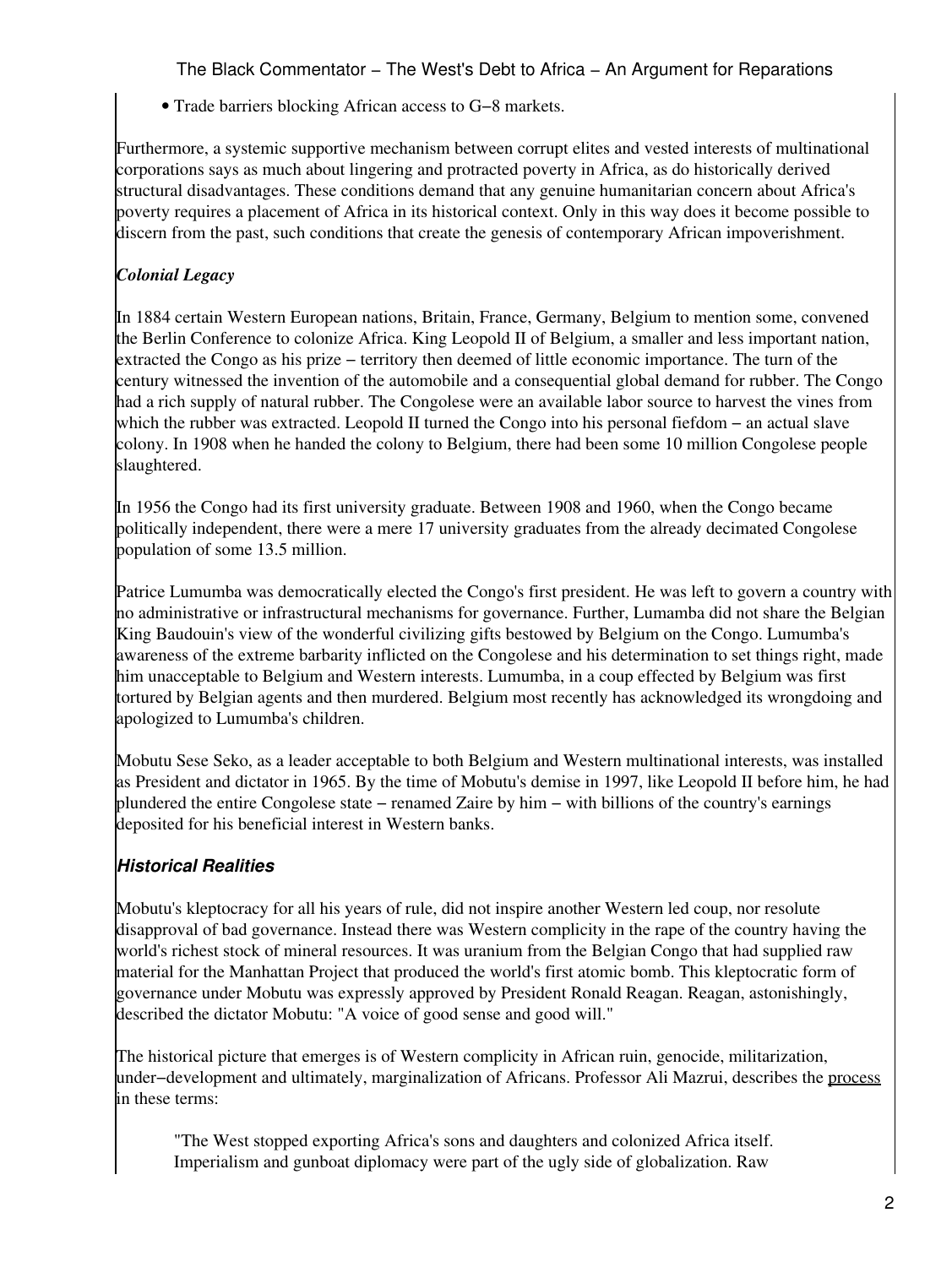materials for Western manufacturing industries became a major temptation."

Professor Mazuri further observed, "Each step in Africa's contribution to the development of the West was itself a stage in the history of globalization." Thus, a pretext of African countries' unwitting, misguided, unfortunately corrupt fall from the grace of wealth and prosperity is belied by the concrete processes of capital accumulation and marginalization promulgated upon Africa by the systems of Europe in their colonial engagement with Africa.

"The slave ship helped to export millions to the Americas to help in the agrarian revolution in the Americas and the industrial revolution in Europe simultaneously," wrote Mazuri.

The processes of resource extraction − money, people and material − has entered a new phase in a neo−liberal scheme designed for Africa by G−8 interests. The cycle has led from colonialism to failed IMF and World Bank polices ensnarement in a debt−trap and in cases, to the failed states that oblige the West to recognize that in their own self−interest, Africa's debt problem has to be addressed. It was Lord Palmerston who is said to have commented to the effect that: "Britain has no friends, only interests." Britishp Prime Minister Tony Blair does not echo the words but it surely is no leap of insight to notice that hardly anything has changed.

Historically, French, Portuguese, German, British and other European actions in Africa mirror the Belgian conduct. The world's first concentration camp was established by Britain against the Boers and Africans in South Africa. Germany under the Kaiser between 1904 and 1925 slaughtered some 80,000 Herero people in Namibia. Cecil Rhodes' conquest of Matabele land established Rhodesia − now Zimbabwe − and left a legacy of dislocation of Africans from their lands. Later in the Lancaster House Agreement in London, a resolute and un−principled Britain refused to deal once and for all with settlement of the land question. In what should have been a comprehensive context of independence negotiations, the perhaps most divisive issue was fudged. Those issues haunt Zimbabwe today. Prime Minister Thatcher and President Reagan knowingly prolonged the life of the apartheid South African regime under the guise of a policy of "constructive engagement." The overall picture is one of deliberate efforts to stall and indeed cripple Africa's advancement at every turn.

Africa's historical reality cannot neatly be severed from contemporary experiences of wealth extraction by Western multinationals, terms on which Africa borrows and the terms of trade with the former colonial masters within the G−8. The word "aid" itself masks an elaborate process of having consultants paid from the aid given, "recommended" policies for implementation and ultimate avoidance of any responsibility when poorly conceived polices are declared to be failures of the recipient country. The US and EU recommend free market policies for African countries, set out to privatize sub−Saharan health care and water supplies, demand social services expenditure cuts and other policy dictates. Yet, EU and US agricultural subsidies are generously given to their farmers, protectionism against African agricultural produce is widely practiced and the world's largest debtor nation with the largest deficit is the United States of America.

Macro−policies, that are oftentimes externally dictated, impact Africa at the village level. What is seen at the domestic African level is the ineptitude and/or corruption of national or local leaders, but it is harder to discern the greater and debilitating impact of corruption in aid structures, foreign investors' business practices and the ineptitude in the policy designs of Western nations that themselves cripple and adversely affect African development.

# *The Role of Militarism*

The statement that Prime Minister Blair made at the G−8 Gleneagles conference that the state of the African continent is a "scar on the conscience of the world" is not even given satisfactory cosmetic surgery in the G−8's proposed debt relief. It is an actual further blight on Africa to offer an increase in development aid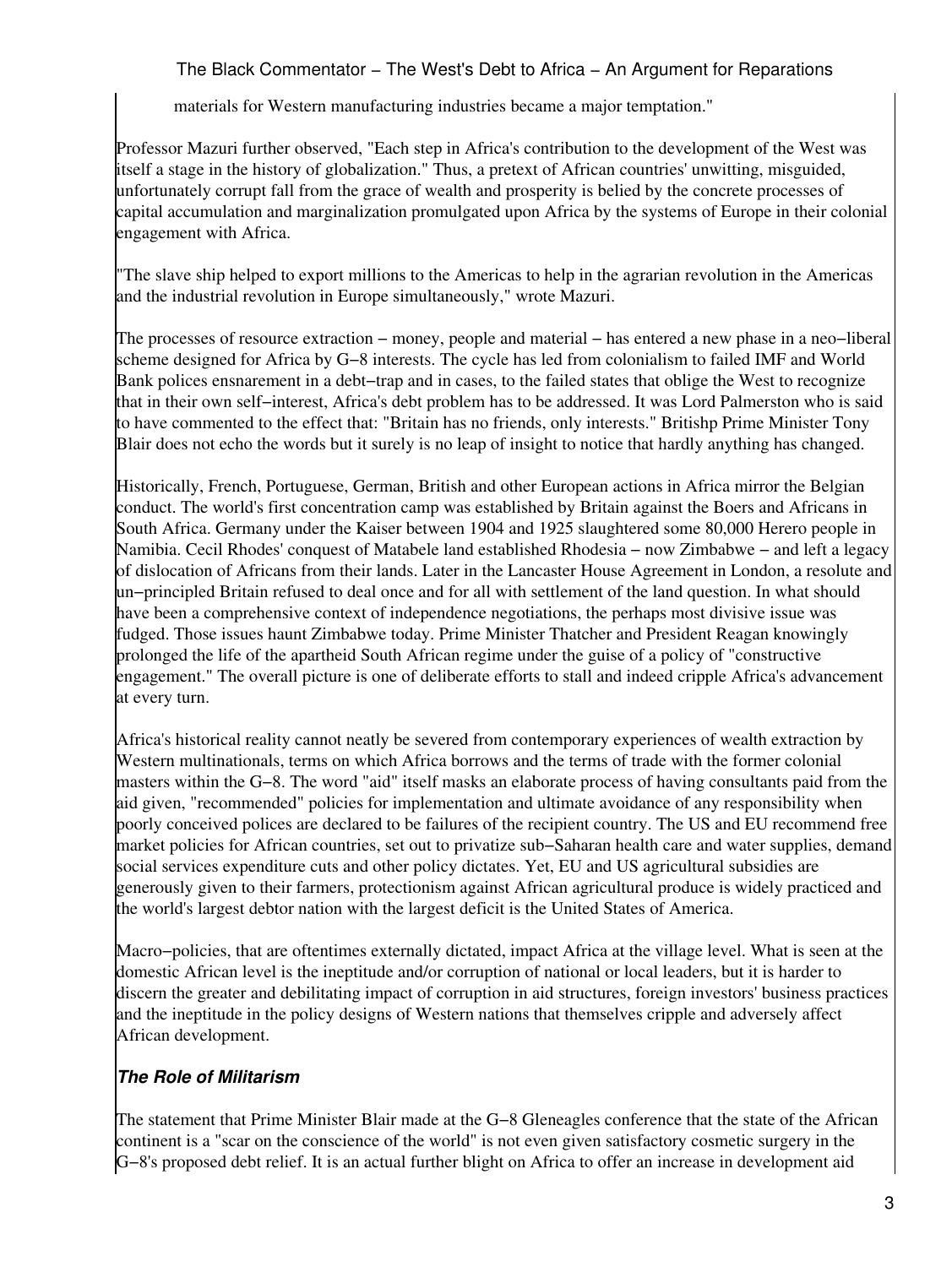spread out to 2010. There is then a deceitful announcement of a doubling of aid from 2004 levels. It has been estimated that for the cost of two Stealth Bombers, the entire sub−Saharan Africa can receive full primary education. However, militarism is of far greater priority for the G−8 than is the timely pursuit of polices for sustainable growth in Africa.

Militarism is a major contribution of the West to African under−development. Militarism runs conjunctively with western colonial engagement in Africa, as it does in contemporary economic engagements between Africa and the West. The Kenyan Noble Laureate, Wangari Maathi, has said, "There is a lot of poverty in Africa, but Africa is not a poor continent." South Africa and Zimbabwe having 98% of the world's chrome reserves; the Democratic Republic of the Congo and Zambia having 50% of the world's cobalt reserves; Central and Western African oil supplies will in the immediate future account for one in four barrels coming unto the global market; chrome, cobalt – indispensable for the production of jet engines – industrial diamonds and other mineral reserves abound in Africa. It is the structural arrangements for the extraction of Africa's latent wealth, as it is the structures of so−called "aid" that serve to ensnare Africa in processes that indebt, impoverish and insult Africans in their efforts to advance and develop African human potential. The processes that award or deny properly structured support for African advancement arise inside and significantly outside Africa.

The US has increased its expenditures on arms from 2004 by about 12%, amounting to about \$455 billion. The UNDP target for contribution to development aid from G−8 countries is a paltry 0.7% of national income. The US has steadfastly resisted this target, while its current aid bill is about 4.1 % of its total arms bill. Factor into these realities, the institutions that guide Africa's balance of payments and developmental aid such as the IMF and World Bank. Such institutions stipulate, direct, approve, assess, monitor and govern the financing of projects and the terms on which economies operate. Despite African compliance with stipulations of devaluations and high interest rate policies under IMF structural adjustment programs, there are a series of abysmal failures arising from these policies within and outside Africa. Minus 2% growth in Zambia and 0% growth in Nigeria, as complemented by IMF failed policies across the globe, hardly explains Africa's plight solely as attributable to home−grown African corruption.

With China and India growing in economic strength, there is an increasing global demand for oil. Iraq's conflagration is in truth, an ["oil war](http://www.ratical.org/ratville/CAH/RRiraqWar.html)" for a scarce commodity. Africa's ability to supply the world with increased amounts of oil will inevitably attract Western attention for increased sales of arms in states that earn significant amounts of oil revenue. In Southern and East Africa there is an increase in military expenditures. China has sold arms to Sudan, and it is unlikely that the same oil motivational factor will not propel the West to do much as it has done with arms sales in the Middle East, as Africa's economies grow.

Militarism serves a purpose for Western economies in transferring revenues, while distorting the purchaser's economies. The Middle East and North Africa represent about 33% of global arms sales. Sub−Saharan Africa is roughly a mere 2.1 % of global sales. However, diversion of funds to arms sales in a highly indebted poor country (HIPC) impacts far more significantly the opportunity cost by diversion of funds from health and education to arms sales, than in wealthier countries. There are some 41 HIPC's around the world and over 30 of these countries are in sub−Saharan Africa.

In 2001, President Bush withdrew from the 1972 Anti−Ballistic Missile Treaty with the former Soviet Union. This move sparked tensions within the club of nuclear nations. North Korea when contrasted with Iraq, demonstrates that aggression by way of increased armaments becomes desirable when the rule of international law is abandoned for the rule of international force. Africa, as potential buyer of Western arms from the G−8, will find its rationale for arms purchases in the concept of "security" in an era of terrorism. Not that the logic holds, but the sellers' motives thrive in situations of conflict and strife.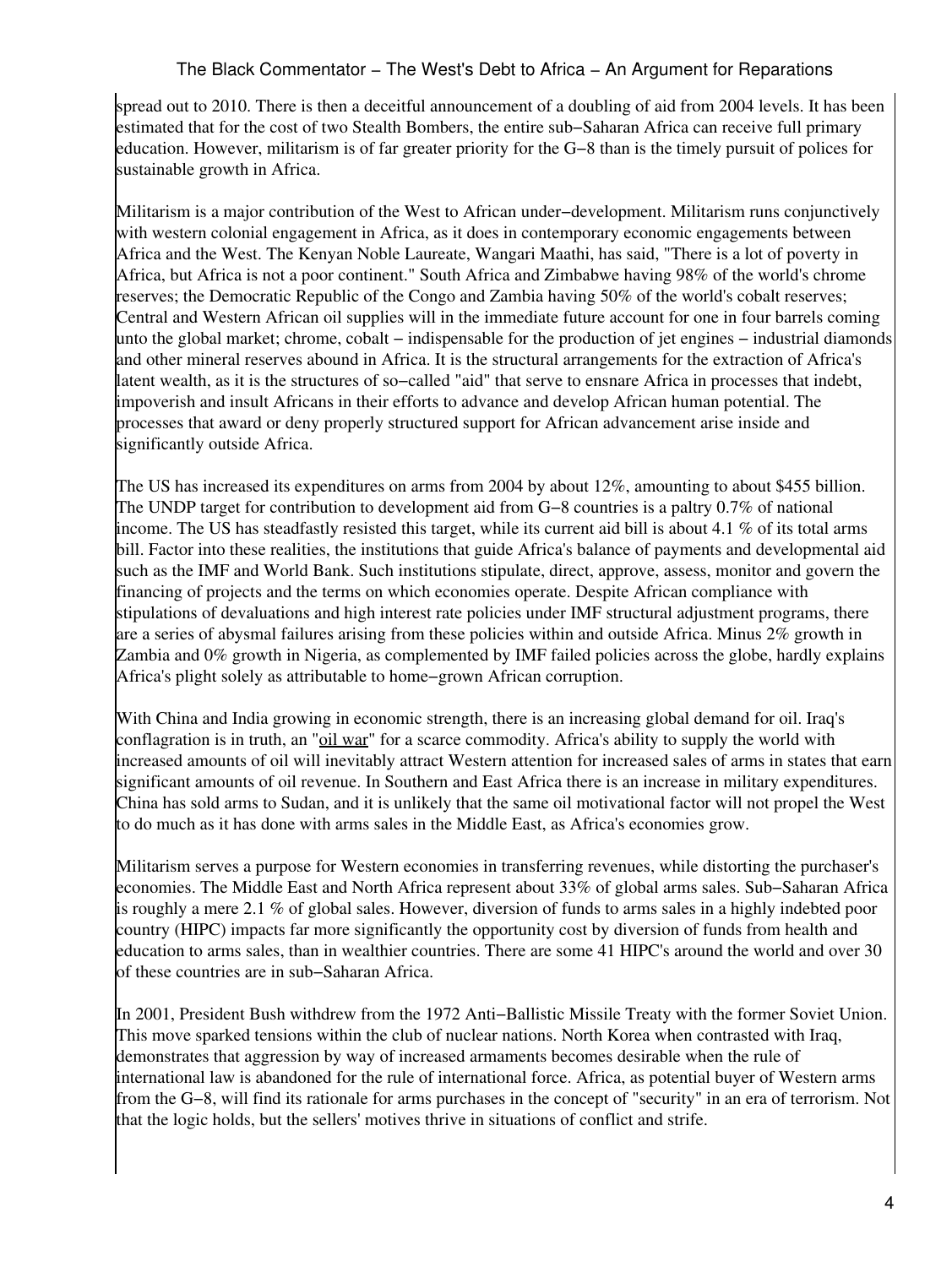# *Bush, Blair and Odious Debt*

Debt, development and the arms trade are linked in a cycle where the majority of the world's HIPC's are not exempt from being a lucrative market for conventional arms sales from G−8 sellers.

Militarism will be bequeathed Africa as it develops, unless Africa itself devises ways of developing in peace for prosperity. Libya's coercion from the US to abandon the pursuit of nuclear arms for peace and prosperity, can find its equivalent in sub−Saharan Africa adopting a comparable peace policy for conventional weapons. The difficulty of Africa's pursuit of such a policy will be the loss to the G−8 of a growing market for arms sales.

Prime Minister Blair and President Bush could not have announced to their respective electorates in 2002 that they had decided to invade Iraq for its oil. There had to be a plausible humane excuse to present to the world. Both leaders knowingly [deceived](http://www.downingstreetmemo.com/) their electorates and the world about WMDs being the reason for the invasion of Iraq. The human cost of the action of "war criminals" in contravening Article 2 of the UN charter, has its equivalent in the West's approach to Africa.

Musician Bob Geldorf and well−intentioned persons around the world are emotionally moved to "save" Africa when they become aware of the horrendous human tragedy which present−day Africa represents. There is the horror of an HIV/Aids epidemic across Africa. There are 45% of all child deaths in the world occurring in Africa. Africa's child mortality rate is rising: 4.8 million children in sub−Saharan Africa will die before they reach the age 5. Yet, Bush resolutely resists the UN's millennium goal set for 2015, and rejects the 0.7% international aid target of his country's national income for necessary aid. Blair's monetary contribution to Africa is wholly inadequate for the "scar" he now openly recognizes exists on the world's conscience. Total debt cancellation has to be the way forward. However, it seems that as Geldorf has alerted the world by his musical performances for Africa, Blair's response to Africa ultimately moves little beyond "conspicuous concern" in service to his sinking political image at home.

Africa itself will have to take its case for debt cancellation forward with intensified global political action, assisted by demands within international legal fora.

### *Justice for Africa*

International law has a concept of "odious debt" − an unjust debt accumulation under circumstances in which it would be iniquitous for the debt to be repaid. In point of law, invocation of this concept can relieve this international debt. The apartheid era debt is such a case. An injustice does accrue where a successor regime, as in the instance of the African National Congress, is required to repay the debts accrued when the Apartheid regime breached UN sanctions and unlawfully obtained loans to perpetuate its racist and oppressive rule. The ANC had fought as victims and the debts that were accumulated in the Apartheid era opposition were odious and illegal debts.

Why should unlawful, immoral, and odious debts be repaid when such repayments deny investments in needed education, health, and other social services?

Likewise, in defending against apartheid's extra−territorial incursions, the front line states of Zimbabwe, Zambia, Mozambique, bore an element of this "odious debt." These should be cancelled. When the US decided that there was a practical need to either cancel or re−schedule Iraqi debts, this as a matter of political will was granted expeditiously. Is the substantial humanitarian crisis in Africa a less worthy cause than the US cause in Iraq?

Several billions are in Western banks stolen and deposited there either by direct theft of corrupt African